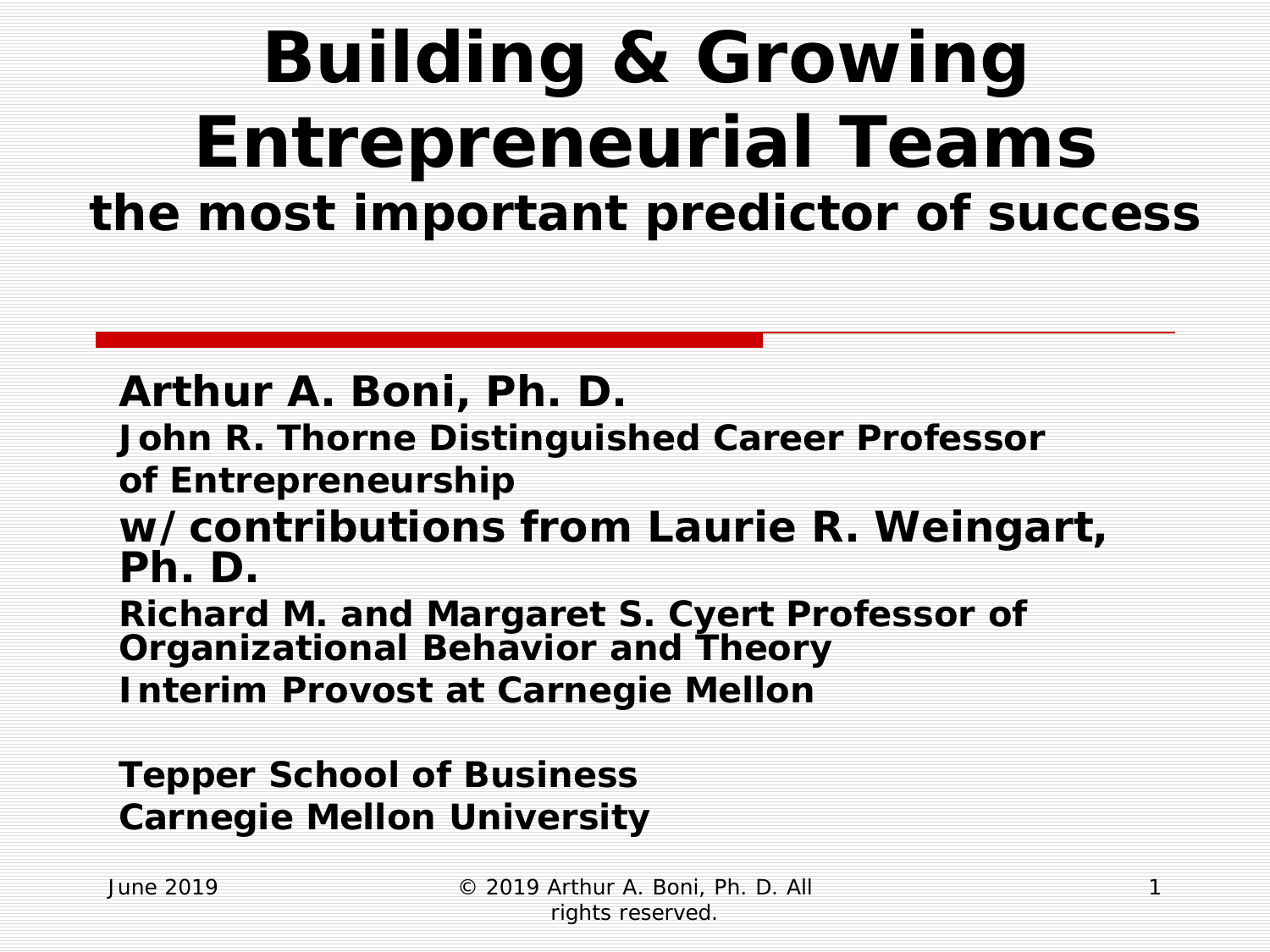### *References*

- **□ Boni and Weingart, "Building Teams in** Entrepreneurial Companies", J. Commercial Biotechnology, Vol.18, No. 2 (2012)
- **□** Boni, Weingart and Todorova, Chapter 7, "Building, Managing and Motivating Great Teams" in Shimasaki (Editor), Biotechnology Entrepreneurship, Starting, Managing and Leading Biotech Companies, Elsevier (2014)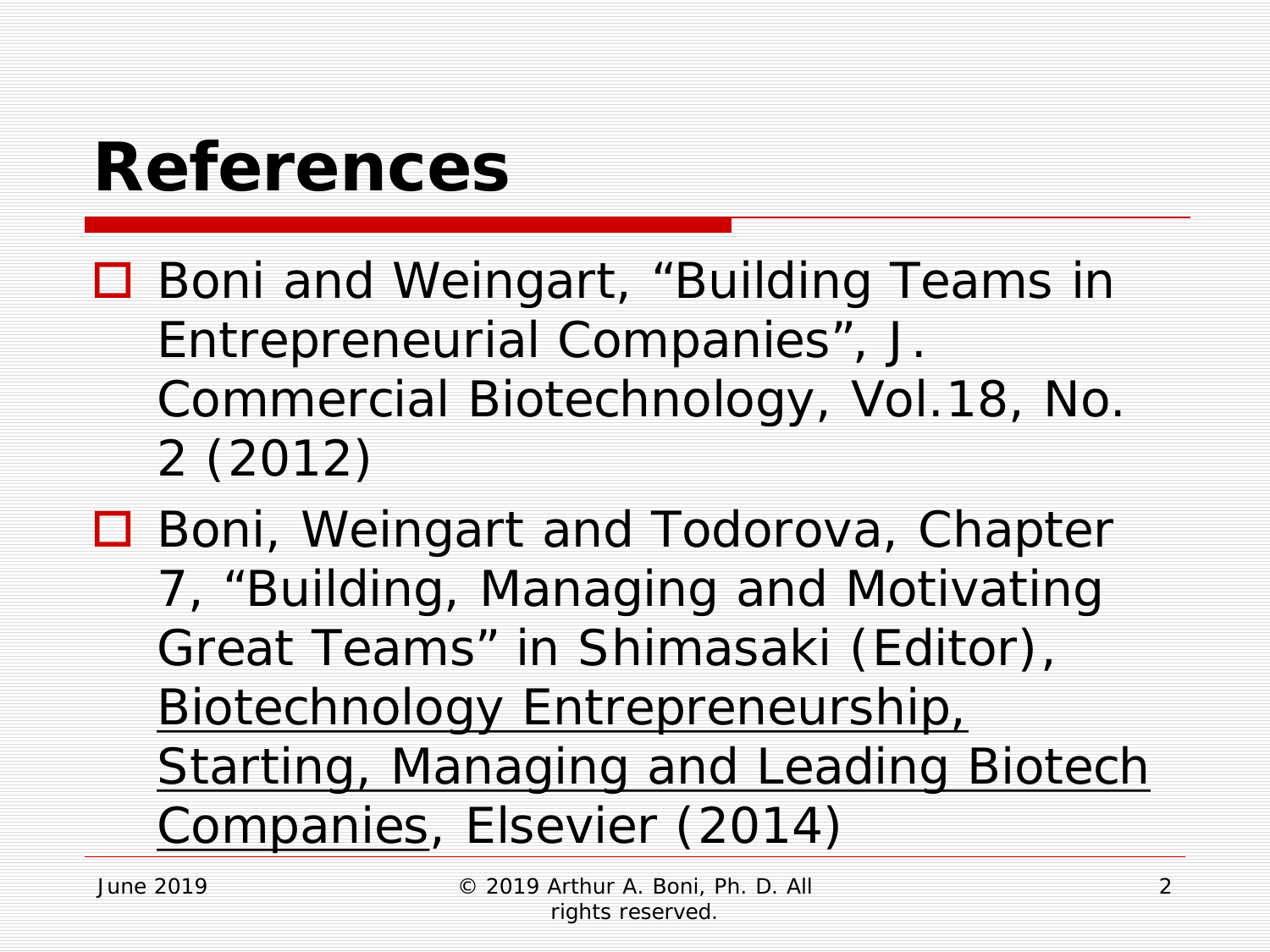### *On Teamwork*

#### **The strength of the team is each individual member...the strength of each member is the team.**

 **Coach Phil Jackson - Chicago Bulls & Los Angeles Lakers (11 NBA titles) (now President of New York Knicks)**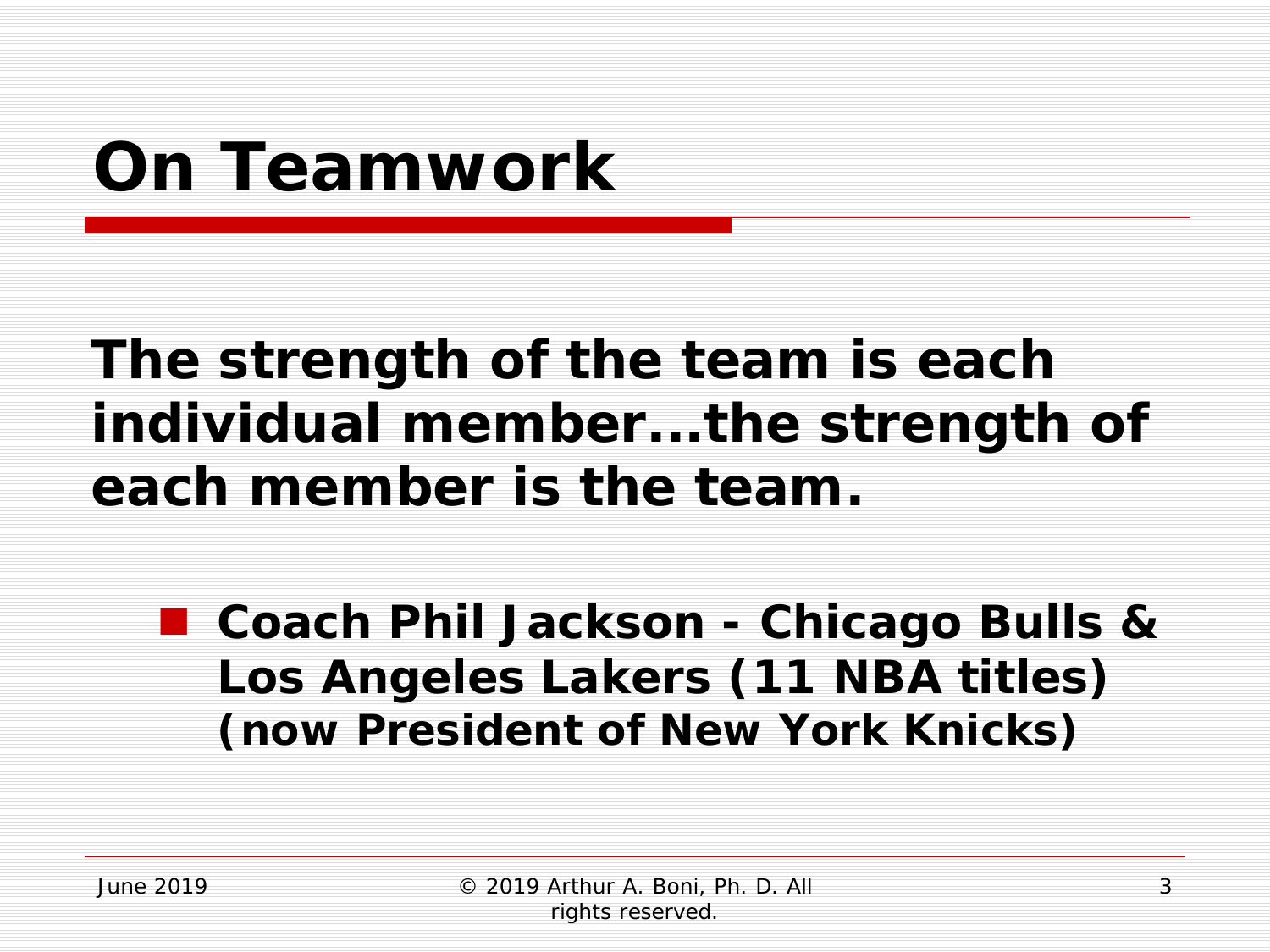### *On Knowledge-Based Ventures*

 "*Your most precious possession is not your financial assets. Your most precious possession is the people you have working there, and what they carry around in their heads, and their ability to work together.*"

■ Robert Reich – former Secretary of Labor (now at UC Berkeley, School of Public Policy)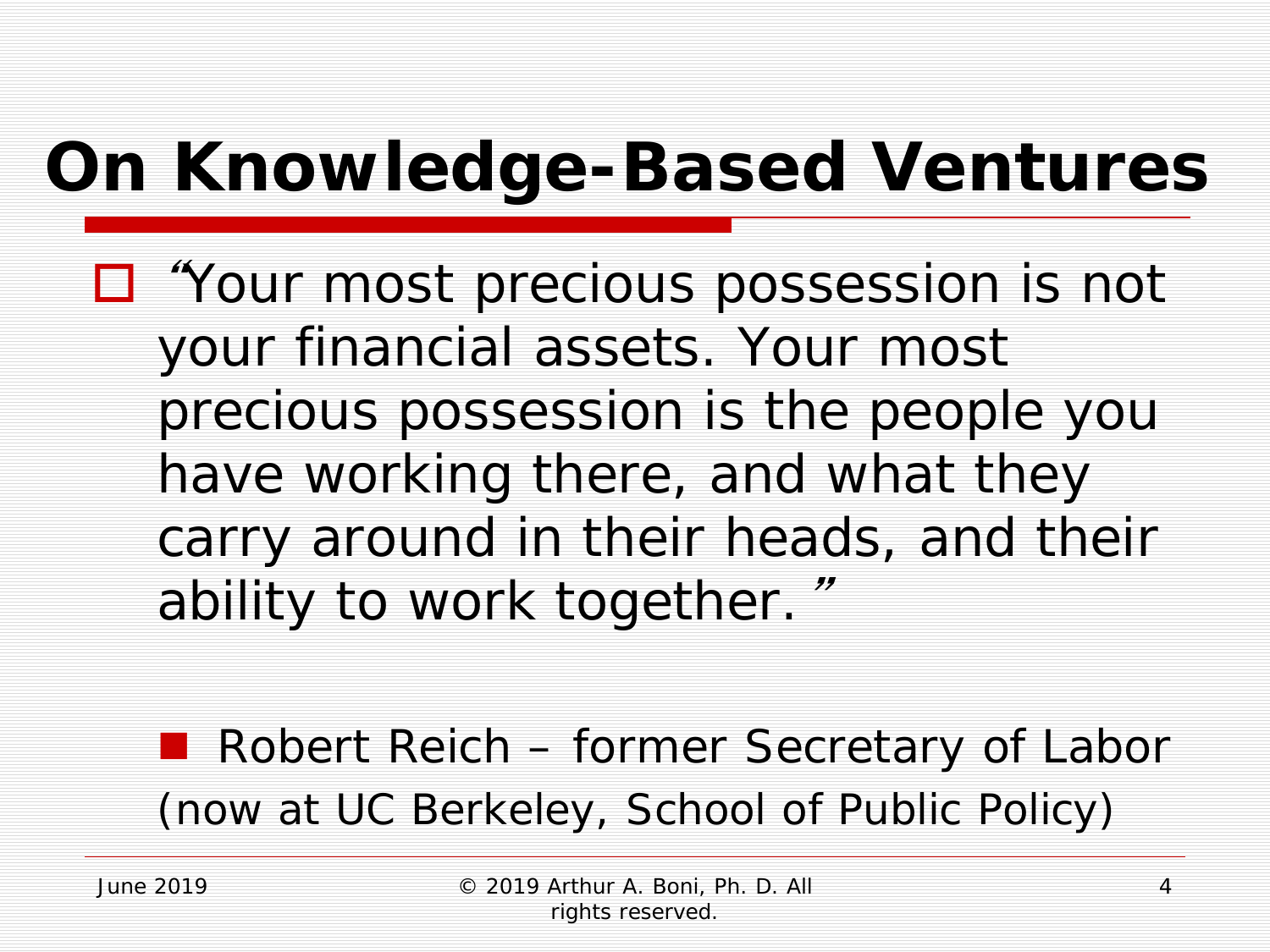### *From Idea to Opportunity Creating Value*



© 2019 Arthur A. Boni, Ph. D. All rights reserved.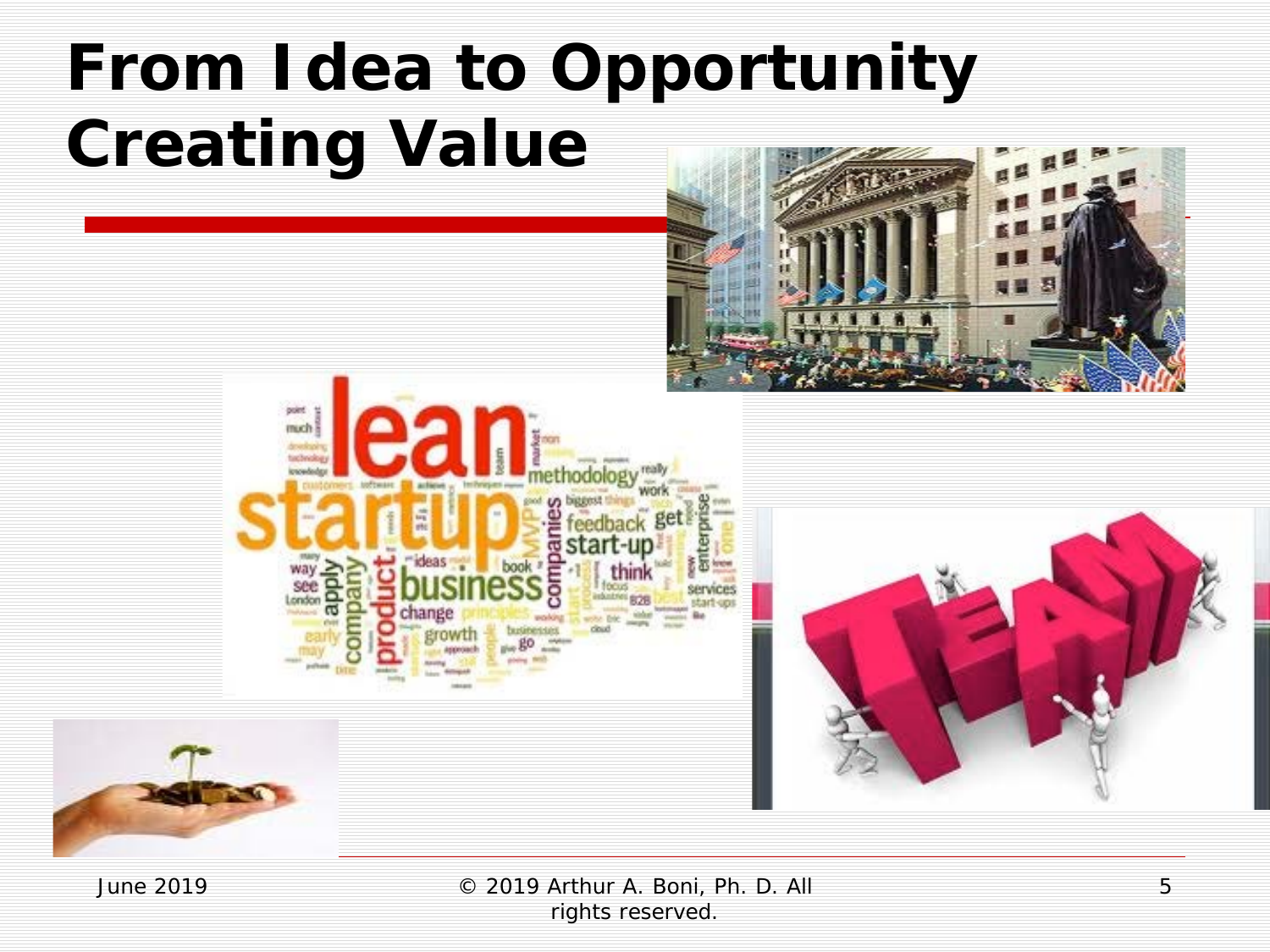#### *Innovation/Company Life Cycle Technology, Traction, Team*



© 2019 Arthur A. Boni, Ph. D. All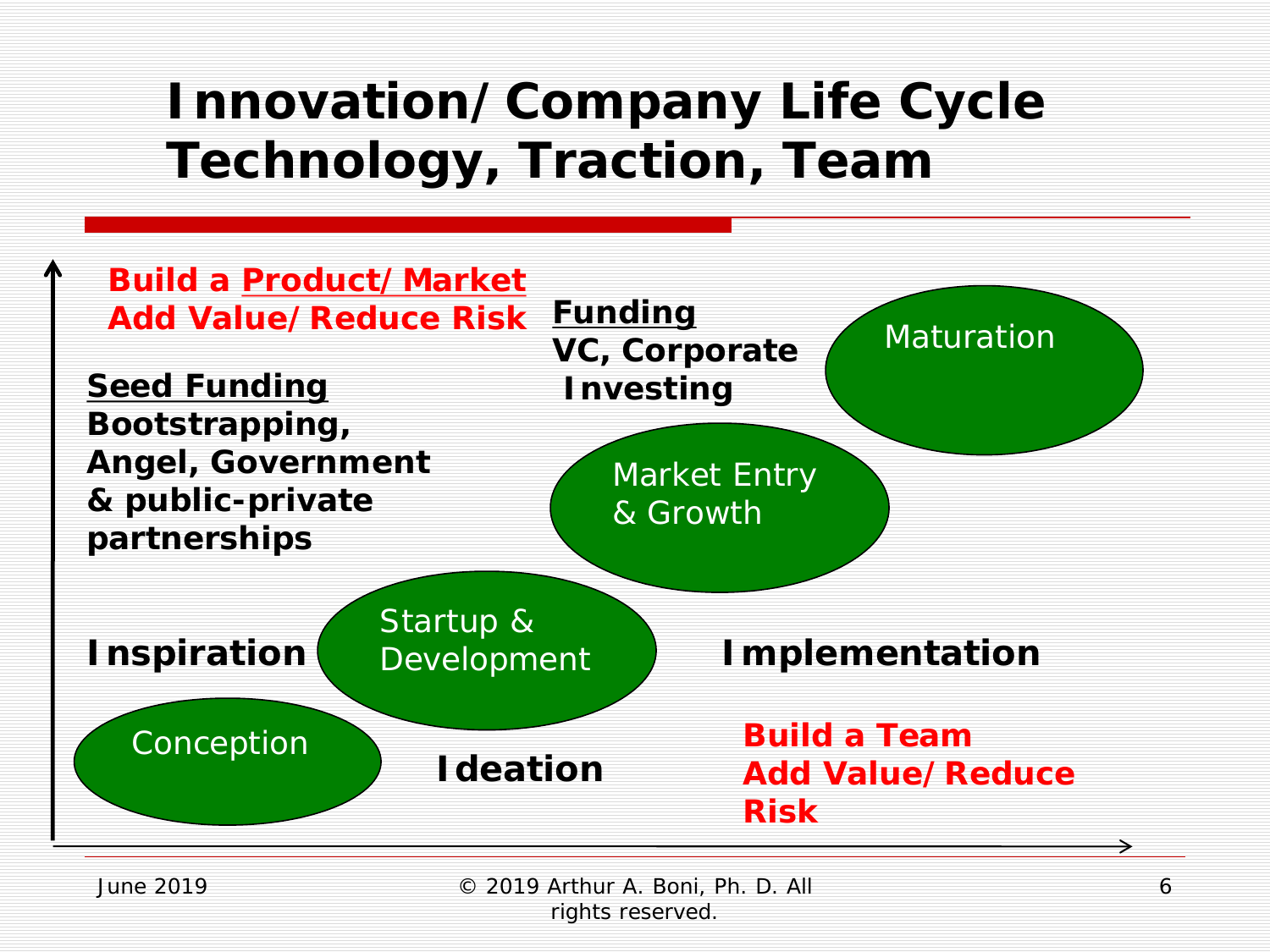"startups are not versions of larger companies" *– Steve Blank*

- $\Box$  "a startup is a temporary organization in search of a scalable, repeatable, profitable business model"
	- Requires different rules, roadmaps, skill sets, and tools to minimize risk and optimize chances for success
		- $\Box$  Experimentation to demonstrate product/market fit
			- Customer feedback over intuition
			- Iterative design over traditional development
			- Product/service market business model
		- Build the extended team incrementally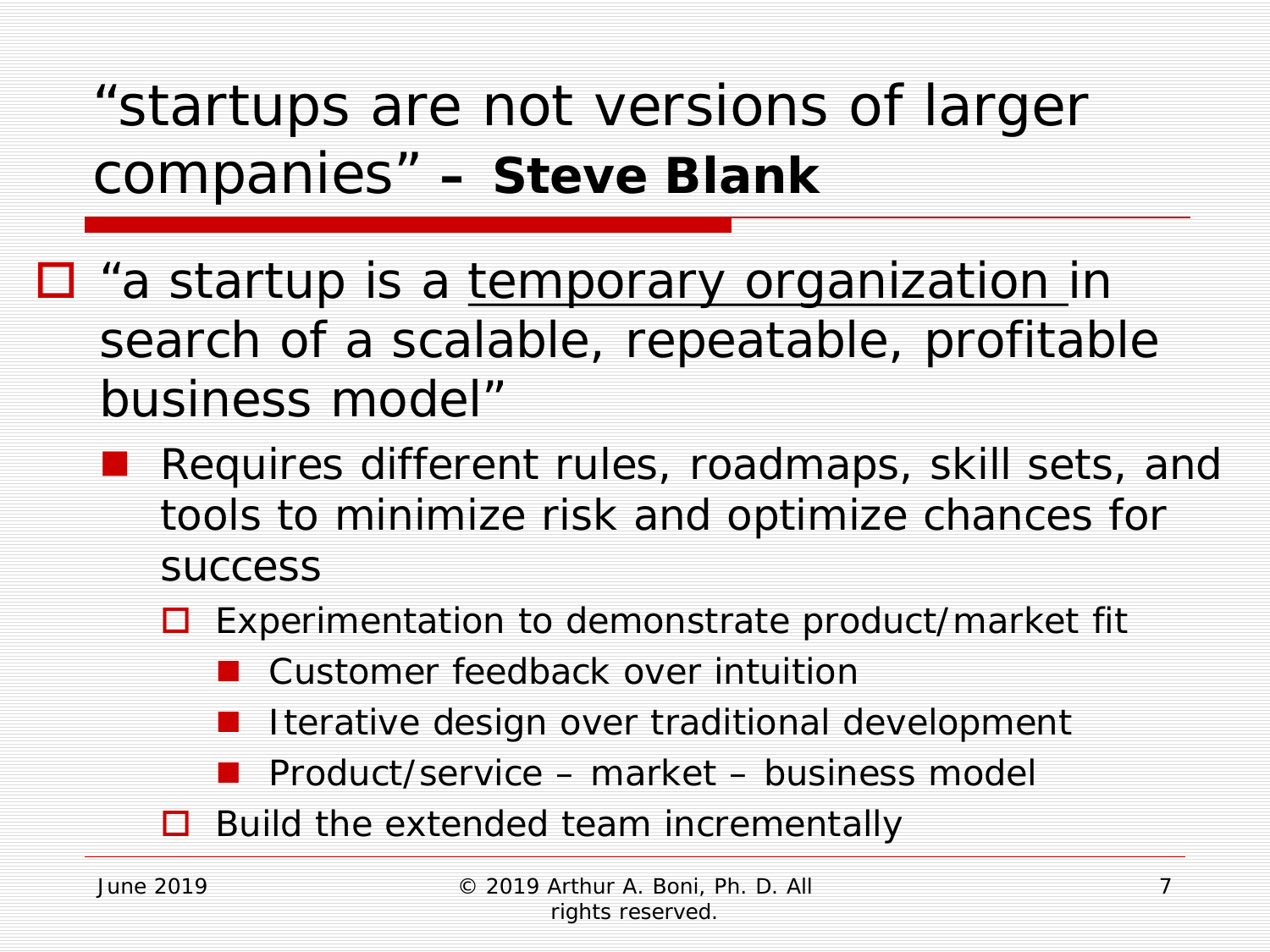#### *Quote from Eric Ries*

- $\Box$  "A human institution designed to create new products or services under conditions of extreme uncertainty"
- $\Box$  "Works in a company of any size, in any sector or industry"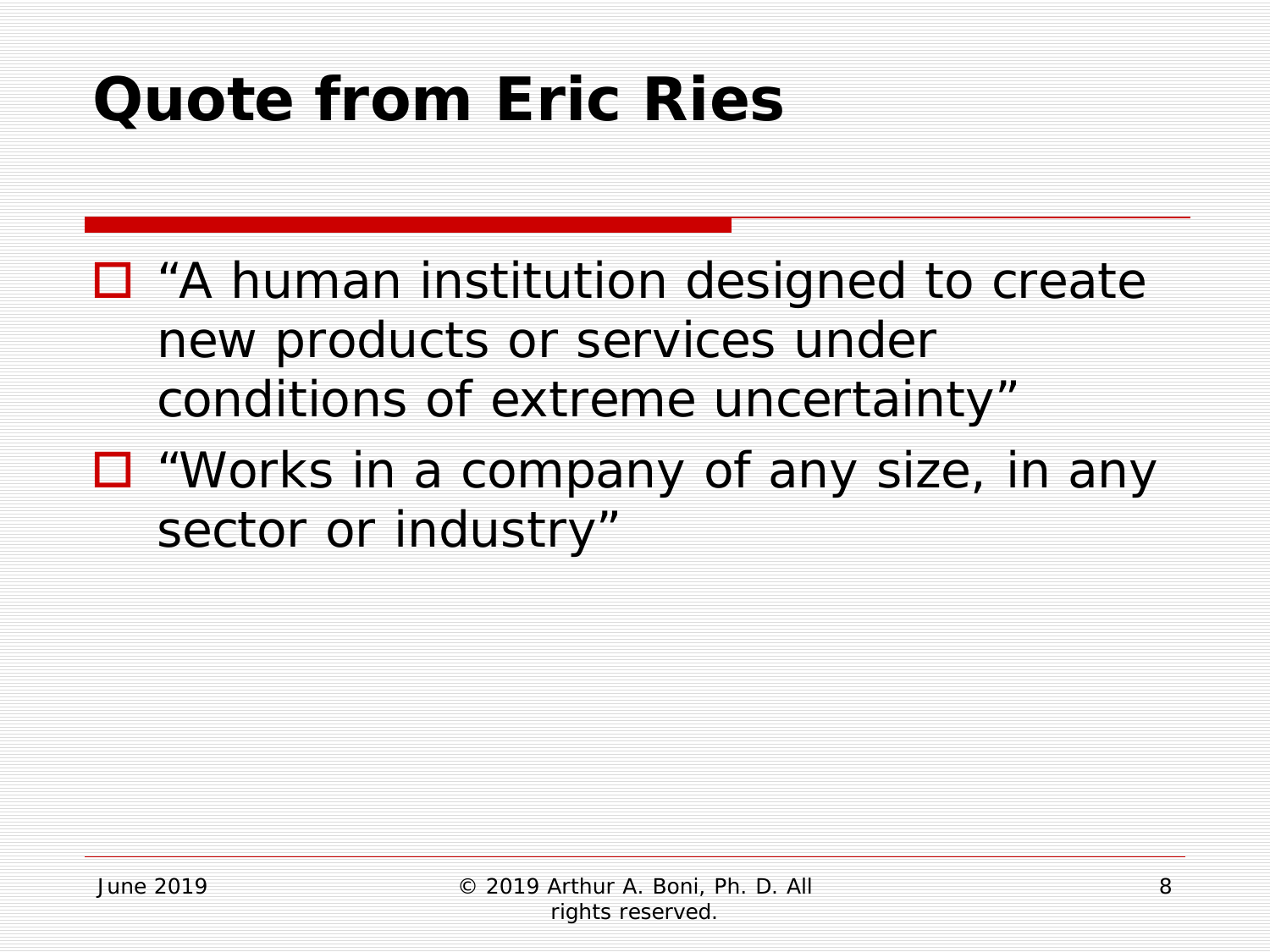*"Evolution & Revolution as Organizations Grow" Greiner, HBS Reprint 98308*



□ Companies go through multiple stages as growth occurs

- Each phase begins with a period of *evolution* (steady growth and stability)
- Each phase ends with *revolution* (turmoil and change)
- What led to growth then triggers

instability



© 2019 Arthur A. Boni, Ph. D. All June 2019 9rights reserved.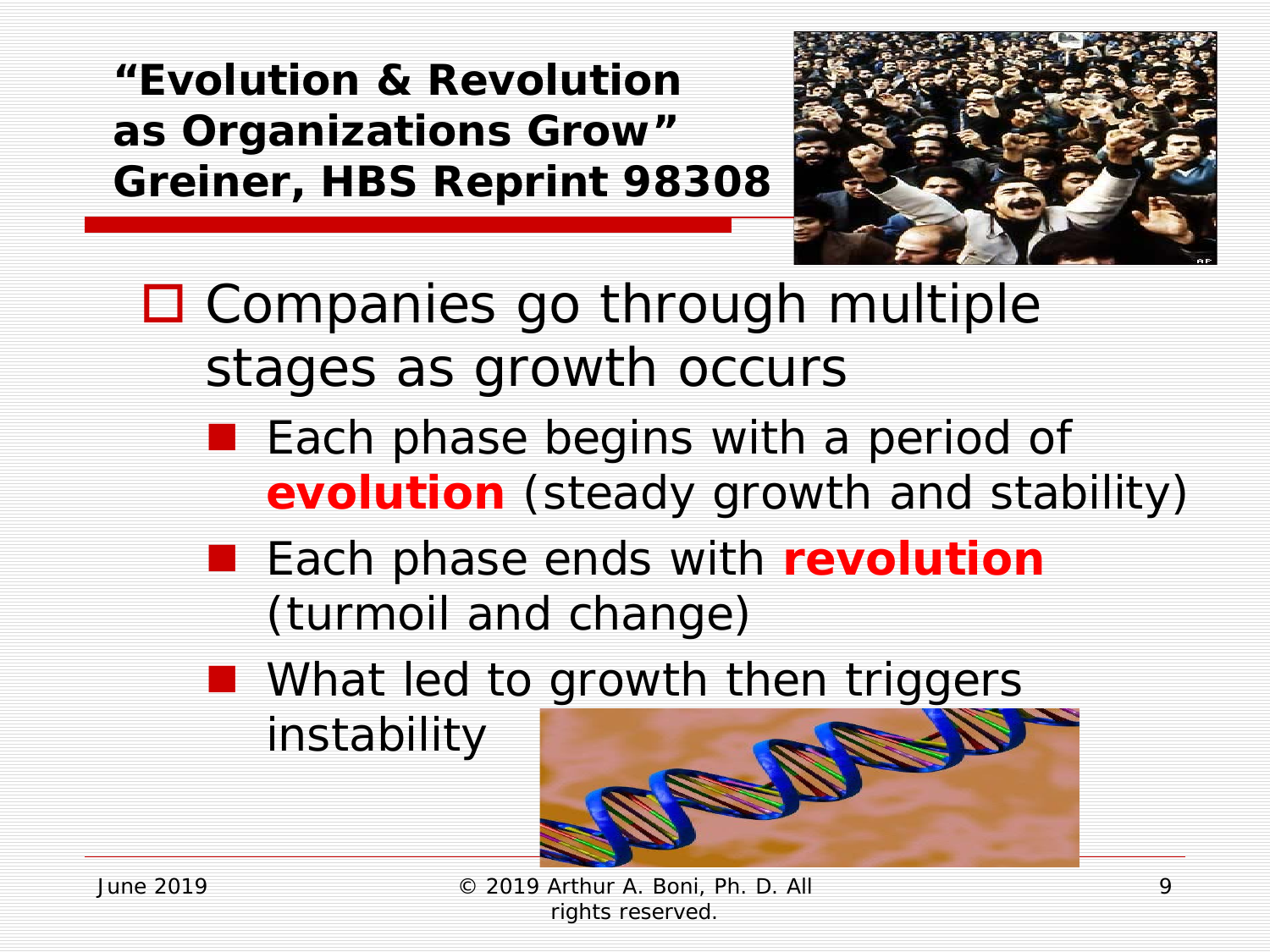#### *Five Phases of Growth*

*Evolution/ Revolution*

*Delegation/Control Red Tape*



*Direction/Autonomy*

*Creativity/Leadership*

*Stage*

*Coordination/*

*Collaboration?*

© 2019 Arthur A. Boni, Ph. D. All rights reserved.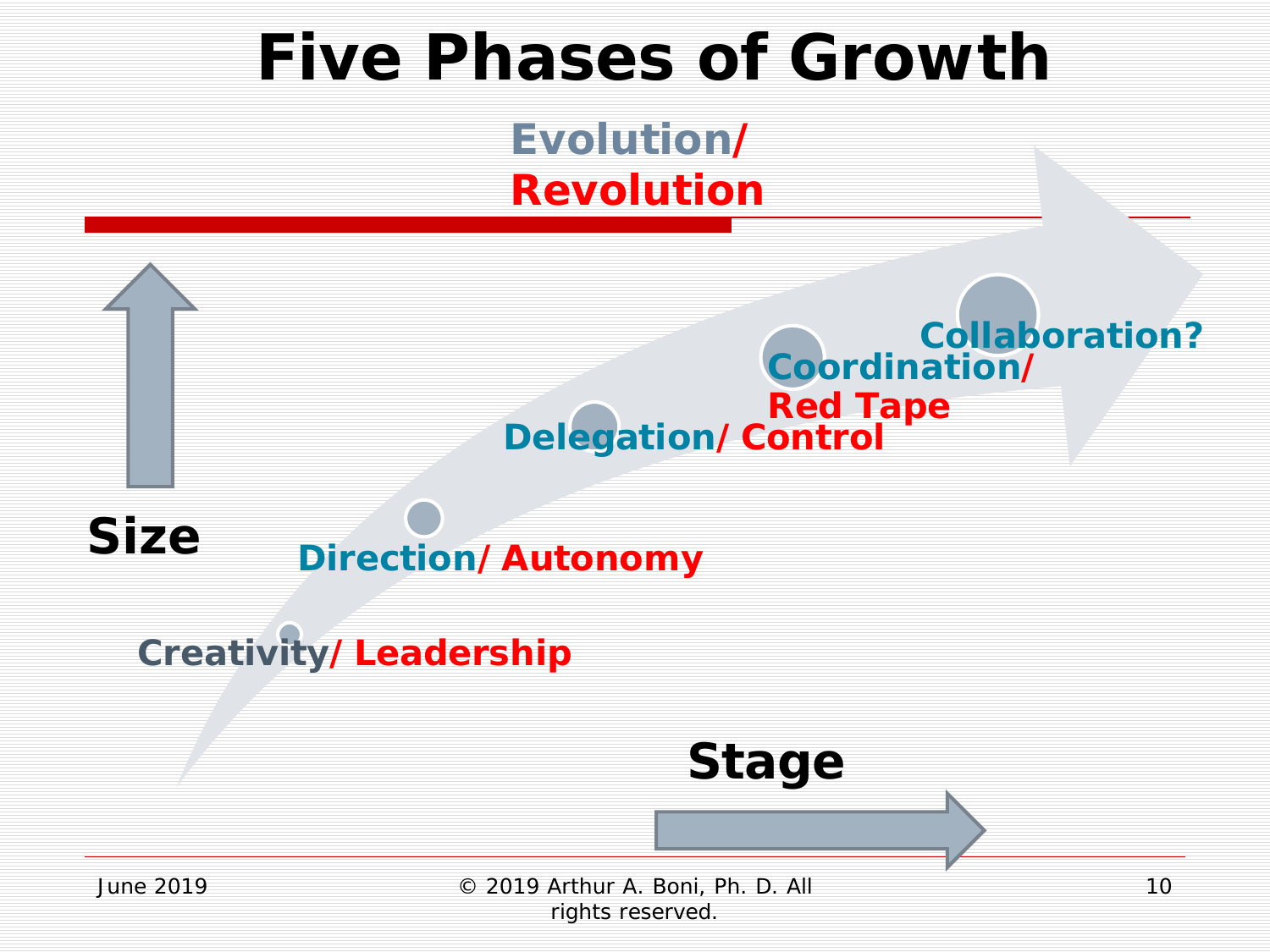#### *Building an Organization Include diversity for innovation*



© 2019 Arthur A. Boni, Ph. D. All rights reserved.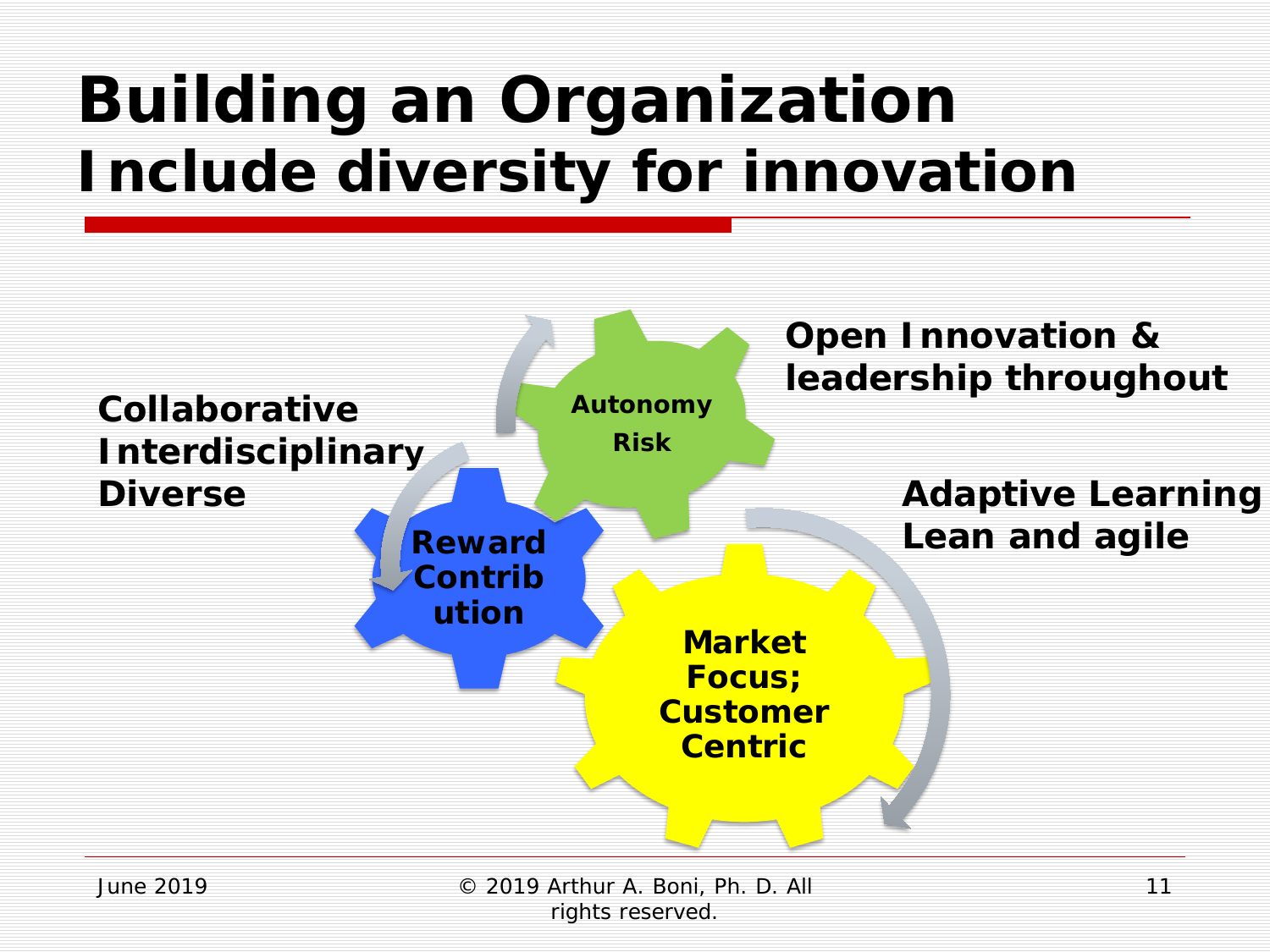#### *Attributes of an Effective Organization Culture*

"*How GE Teaches Teams to Lead*"*, HBR Jan 2009*

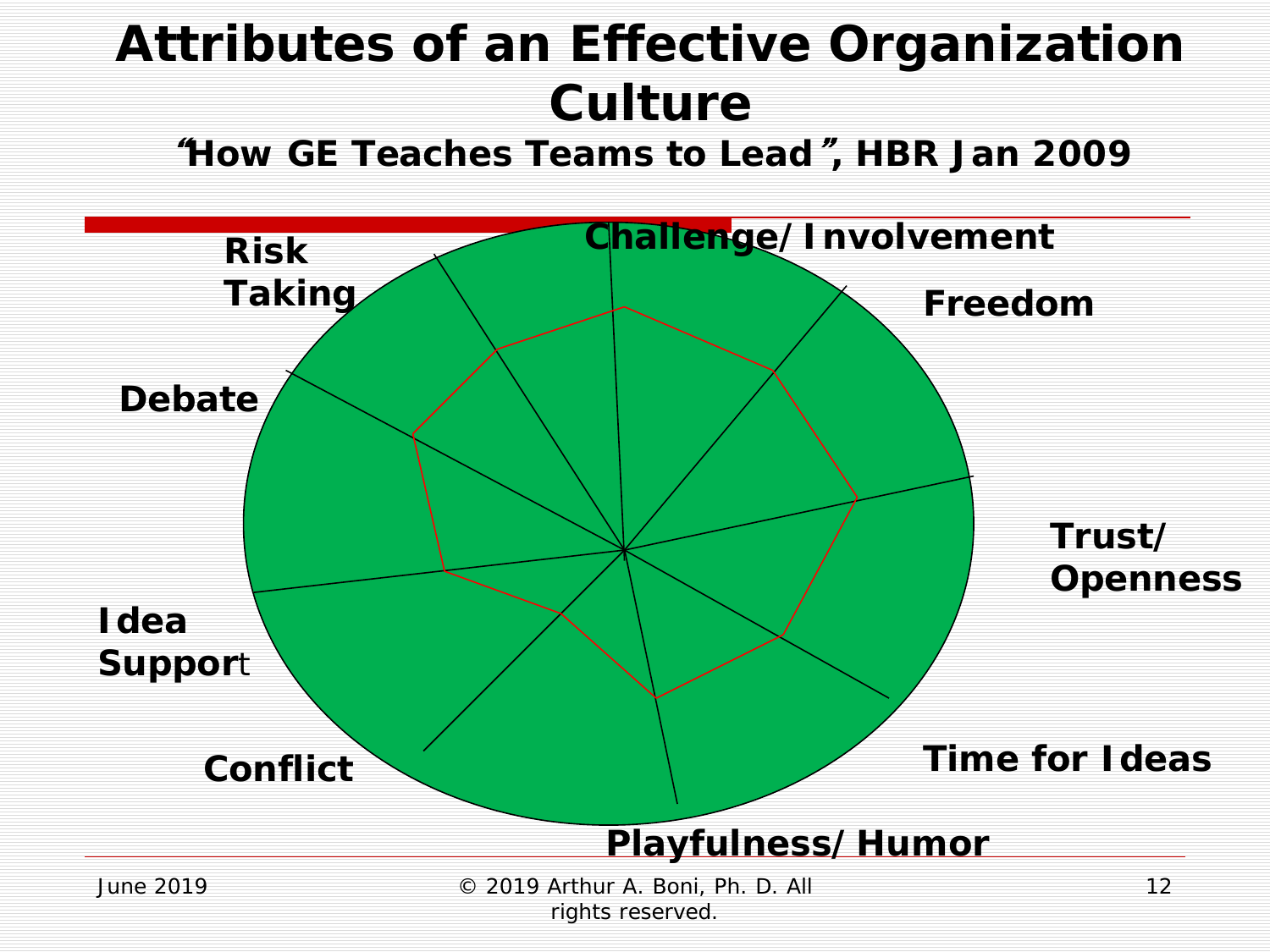#### *Key Considerations for Team Building*

| <b>Work Tasks to be Performed</b> |                               |                                    |
|-----------------------------------|-------------------------------|------------------------------------|
|                                   | <b>People Skills Needed</b>   |                                    |
| Discover &<br>validate            | <b>Market</b>                 | <b>Processes</b>                   |
| need                              | development                   | <b>Team and</b>                    |
| <b>MVP</b><br>development         | <b>Product</b><br>development | advisor<br>collaboration           |
|                                   | (product/                     | <b>Market launch</b><br>and growth |
| <b>Fund raising</b>               | market fit)                   | Change                             |
|                                   | <b>Test</b>                   | management                         |
|                                   | <b>Manufacture</b>            |                                    |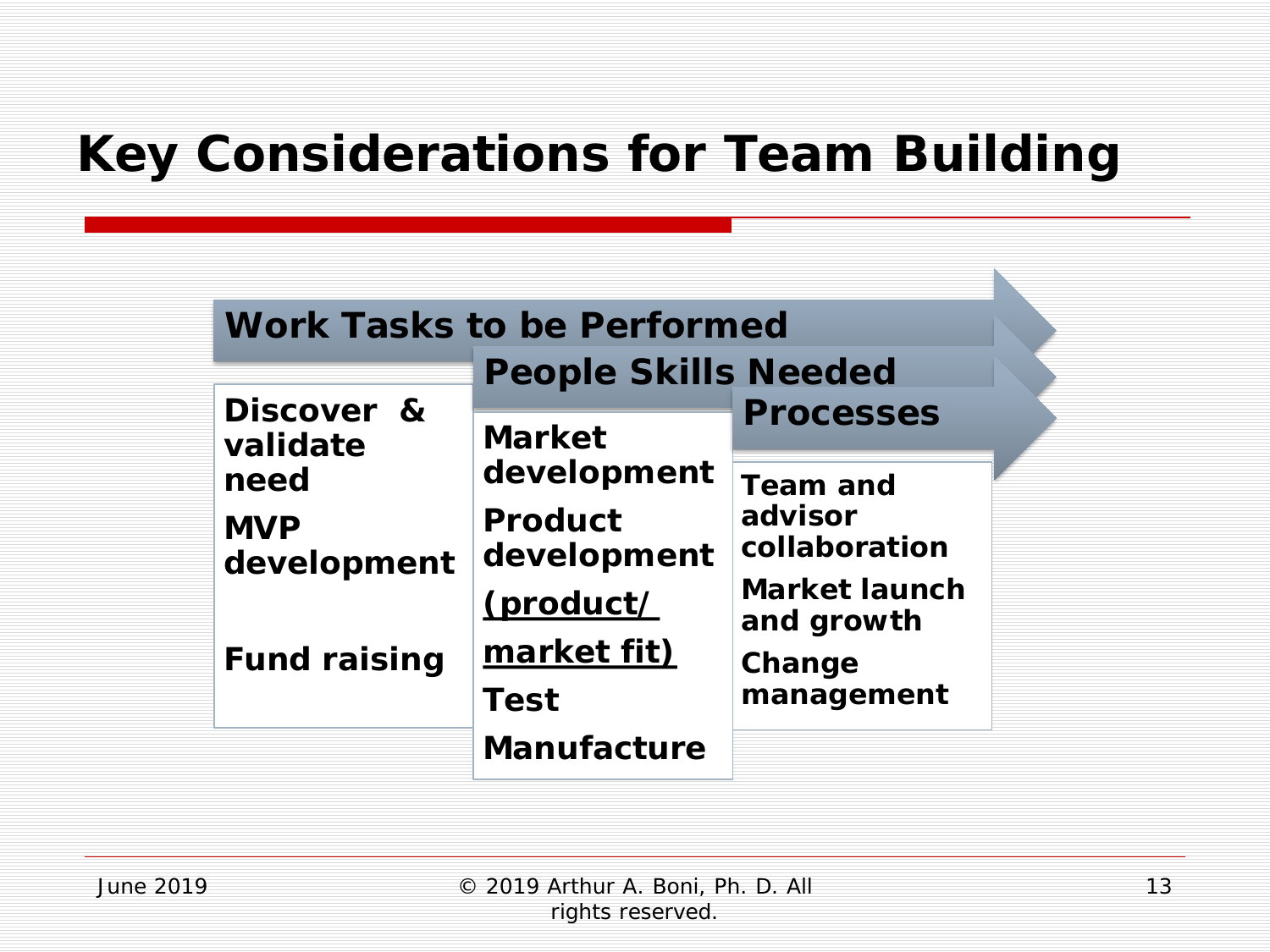### *Startup and Early Stage Teams*

- $\Box$  The Team is the most important predictor for company success – tech/biotech/medtech companies!
	- **Failure rates attributed to team, market,** technology, market?
- $\Box$  The Team is broad, and consists of
	- **Founders**  $\rightarrow$  **2(3)** 
		- $\Box$  Then, build out technology, business teams
	- **Advisors (for technology, business, legal)**

Directors (investors and independent)

© 2019 Arthur A. Boni, Ph. D. All rights reserved.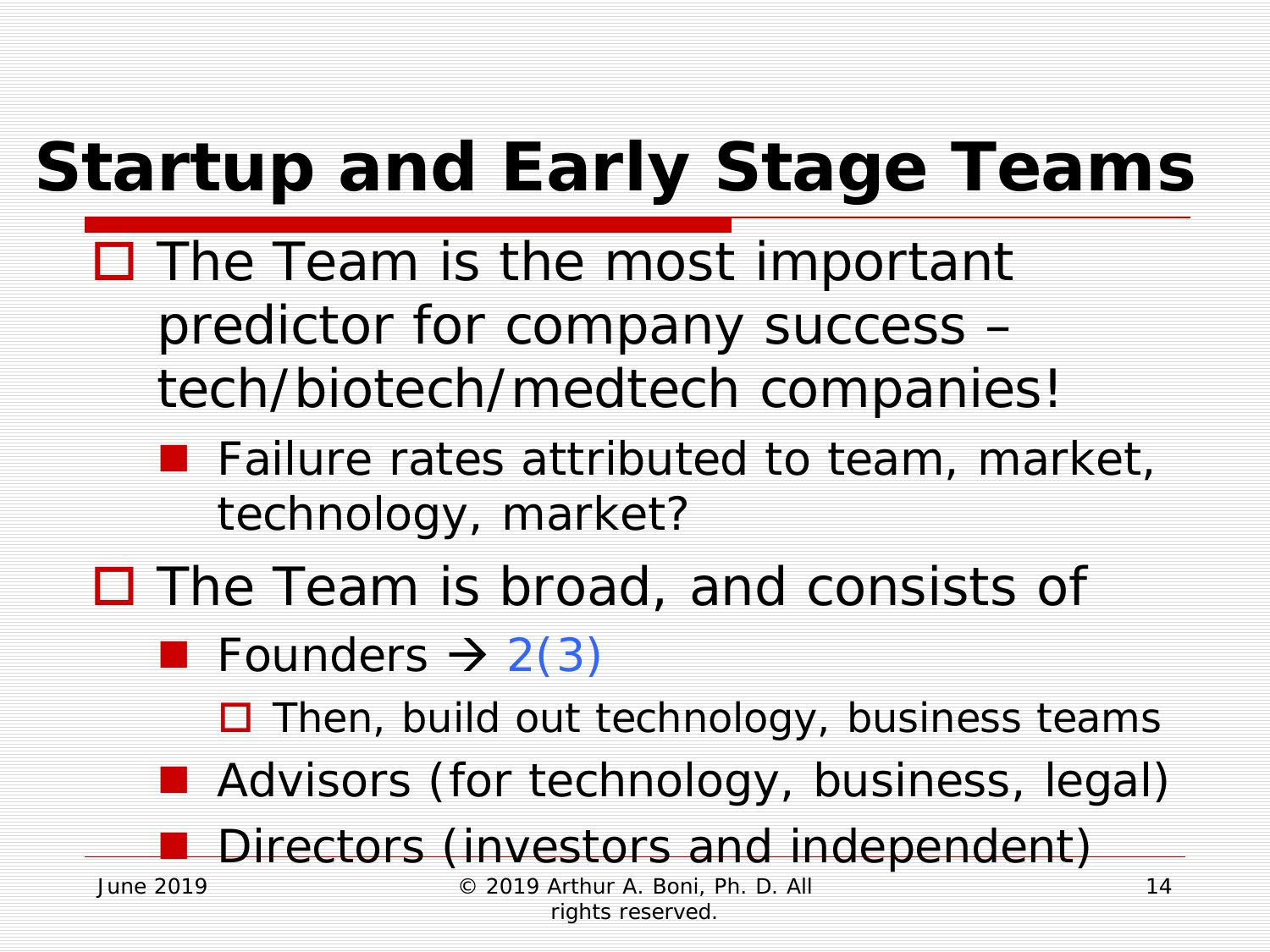#### *What do you need from the team?*

- **□ Expertise, Networks, Perspective, Diversity** 
	- Access to people, capital, partners, market/customers
	- **Access to counsel and expertise for IP,** regulatory, reimbursement
	- **Advice, experienced perspective,** mentoring/coaching
	- Adherence to plan, changes to plan, fiduciary responsibility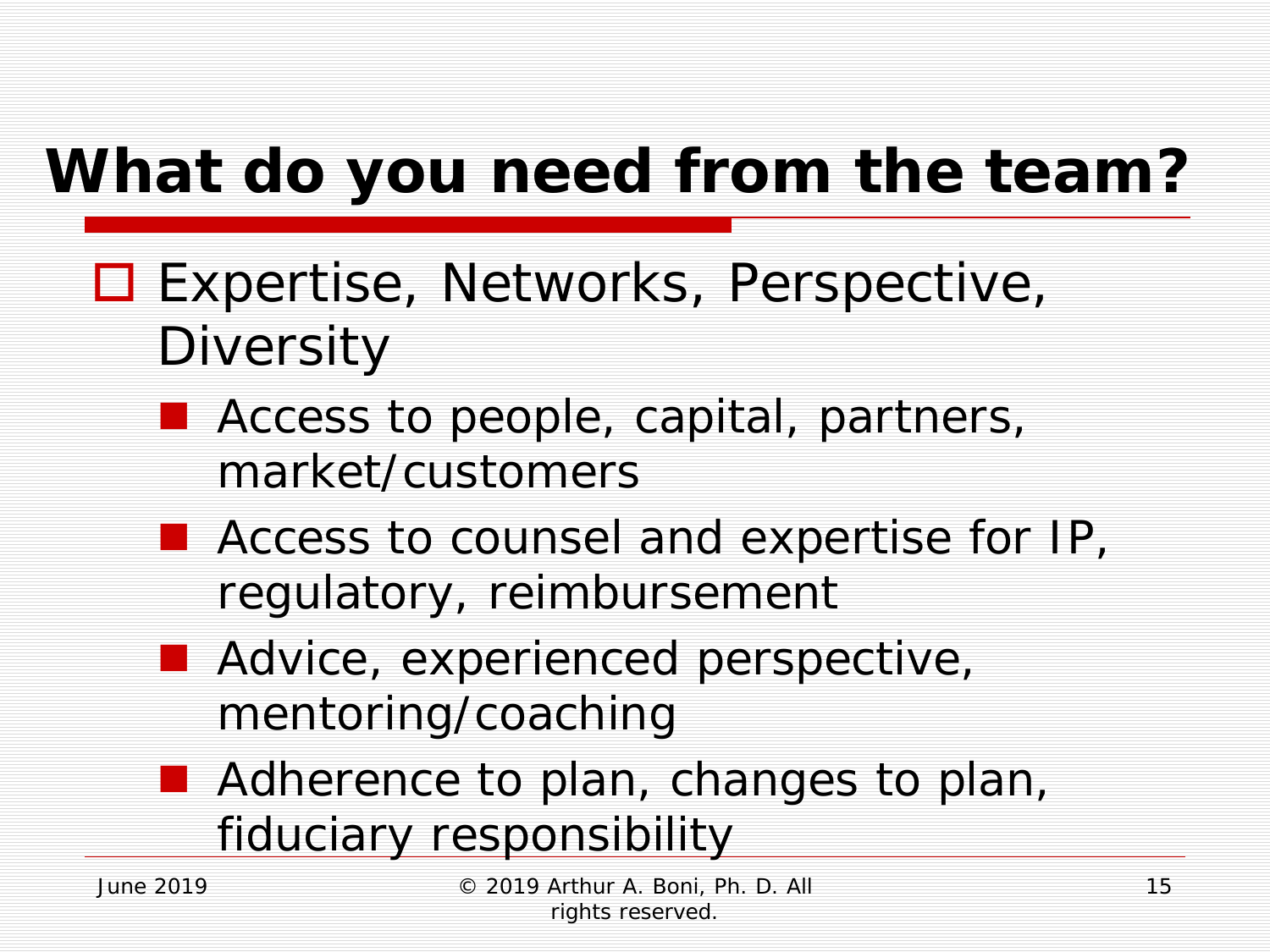#### *The Three Essentials of an Effective Team Ref. Jim Billington, HBS U9701A (1997)*

# Competence (skill) Commitment (will) Common goal (fit)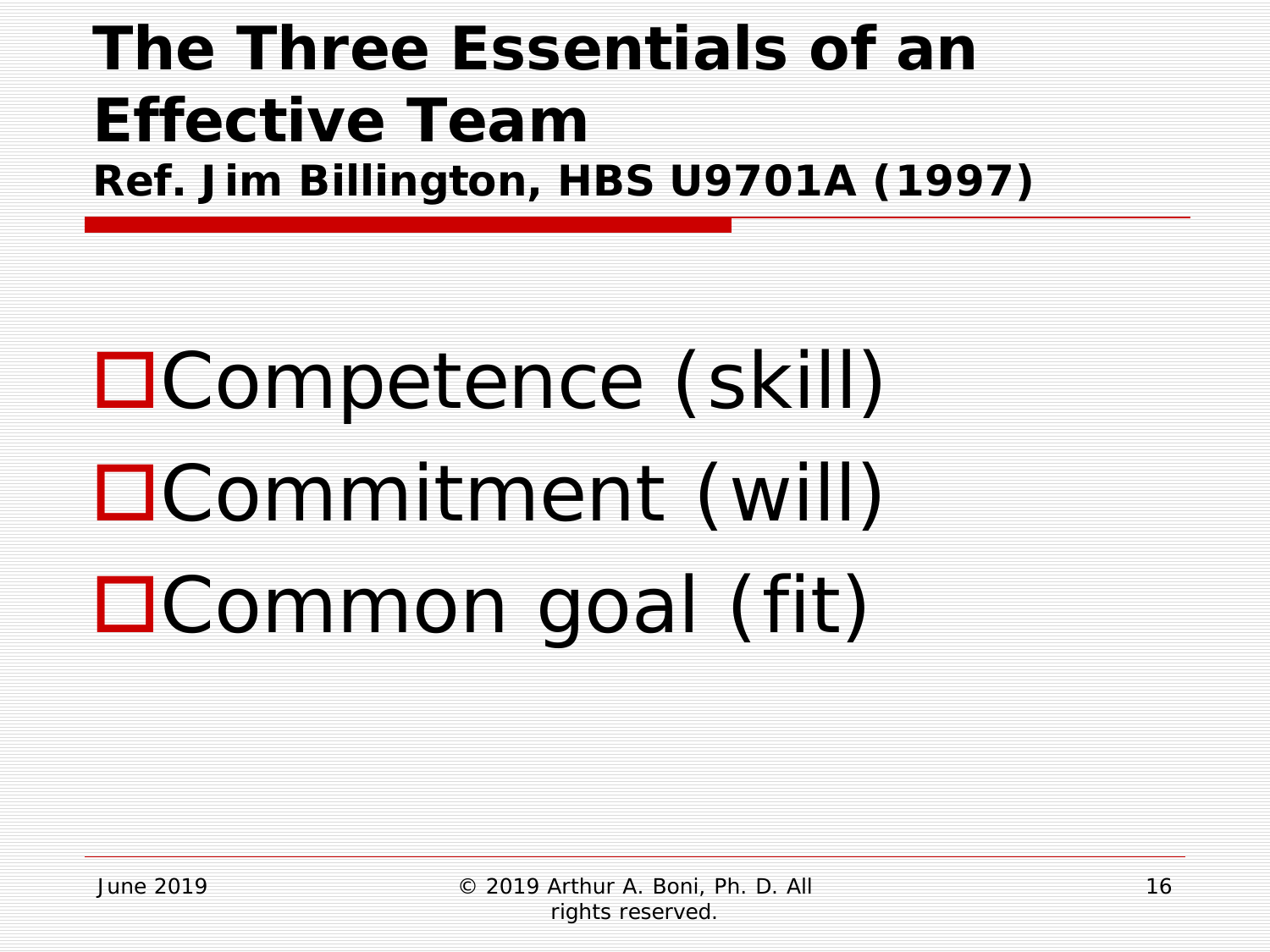# *Commitment/Common Goal*

- **Shared dedication to** achievement of specific performance goals
- **Shaping a purpose owned** by all

### **Shared ownership (and** rewards)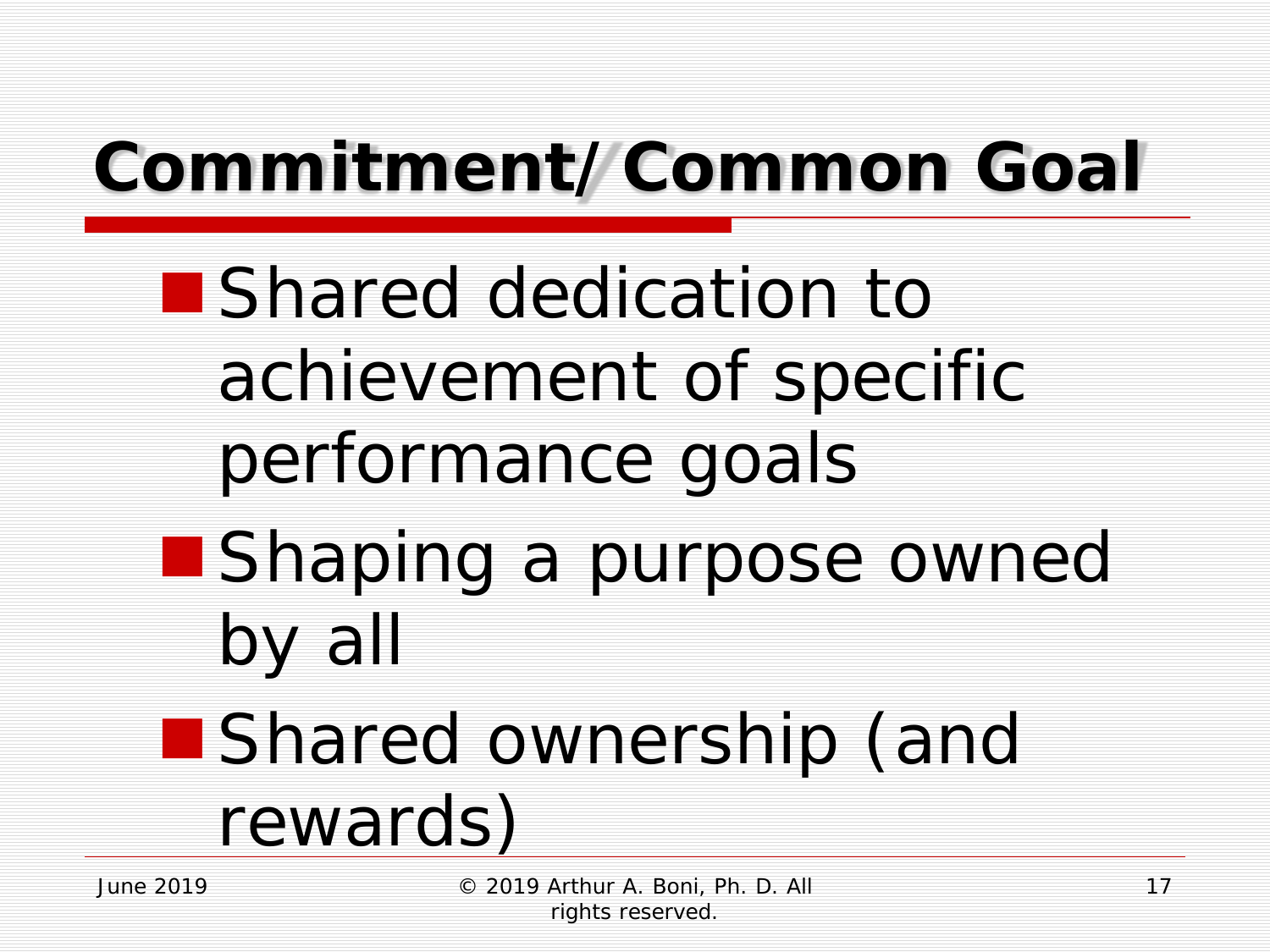#### *Team Member Characteristics*

- **□ Knowledge/Skills/Experience** 
	- Market/Industry/Domain specific experience
	- Previous experience in building entrepreneurial companies

#### □ Interpersonal Skills

- Team oriented; works well with people in cross functional teams  $\rightarrow$  diversity
- Good communication skills
- **□** Shared value system
	- Can be trusted (also liked and respected)
	- A sense of common purpose and vision
	- Check egos at the door!
	- Good sense of humor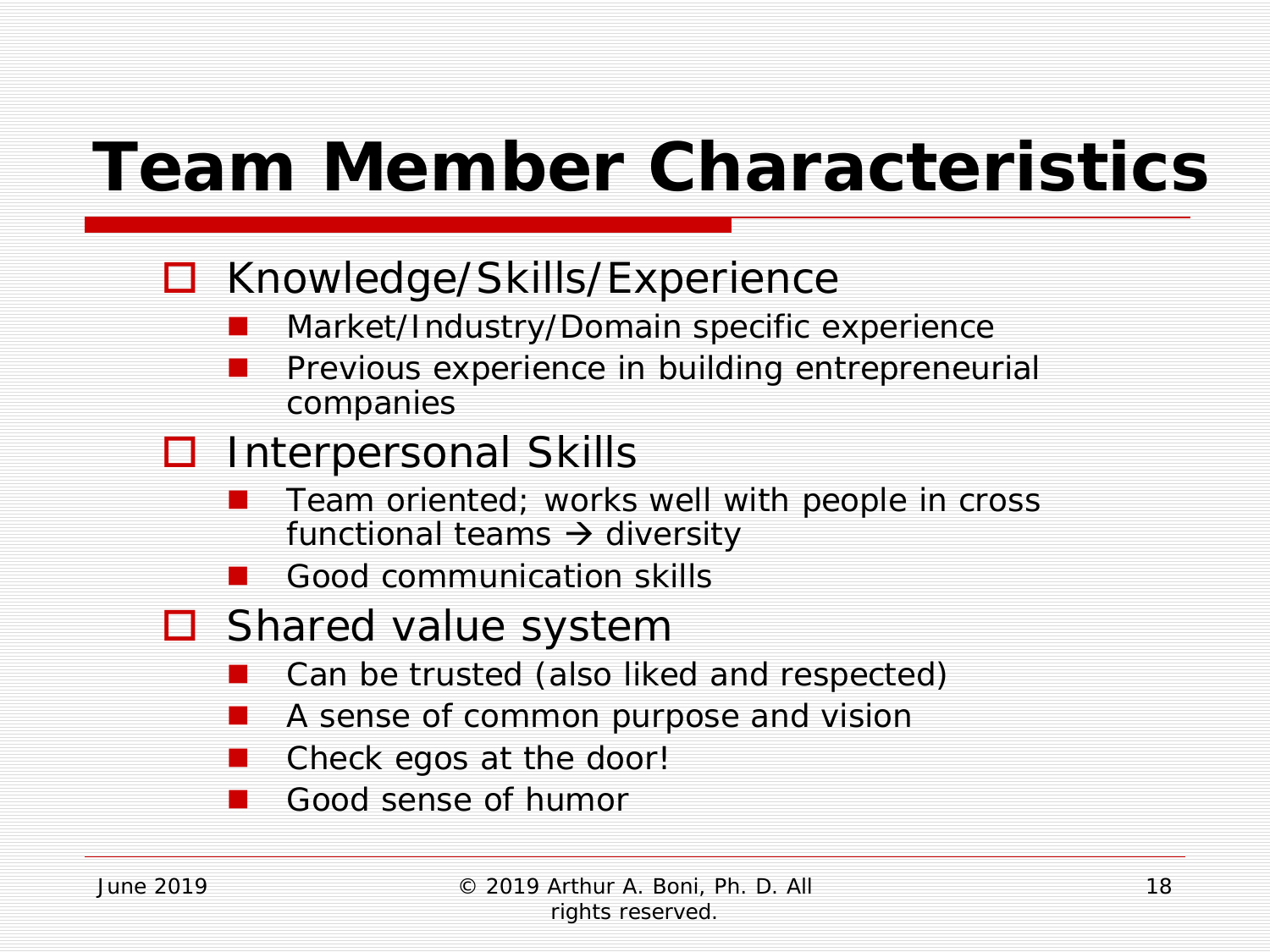# *Diversity is Good (Necessary)*

- □ Many skill sets & perspectives will be required to build a successful company
	- Gender, ethnic origins, disciplines, etc.
- $\Box$  Actively manage the diversity don't leave synergy to chance
	- Don't hire everyone who has similar skill sets and experiences!
	- **Hire those who come from "big** company " backgrounds – "fit"?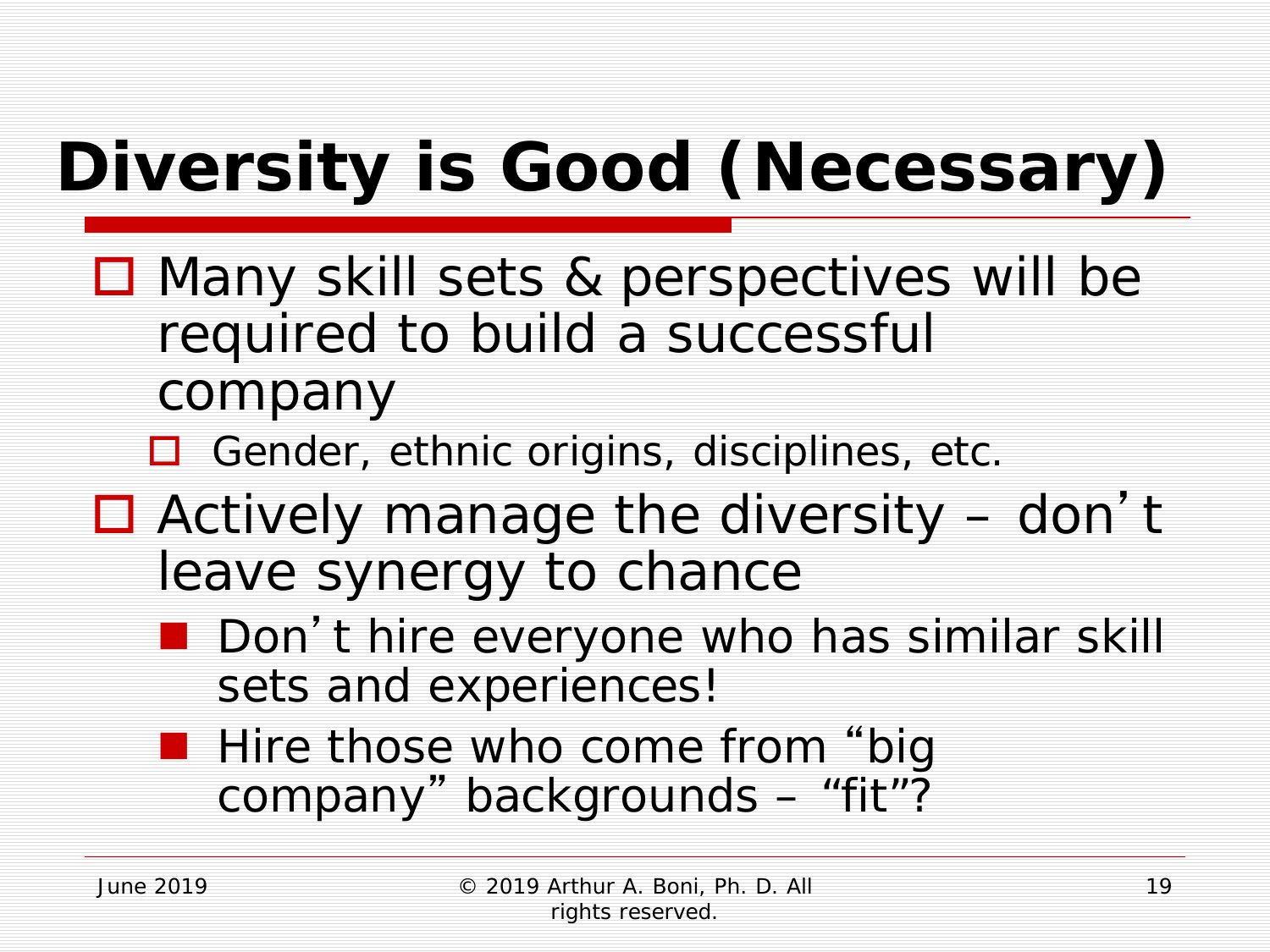*Talent - hiring is the most important thing you do (E. Schmidt & J. Rosenberg, "How Google Works"*

#### $\Box$  Hire "infected people"

- **Passion and commitment** 
	- **□** Measure passion thru observation of persistence, grit, absorption
- **Use a peer- based process for hiring** "creatives"

#### ■ A workforce of great people attracts more great people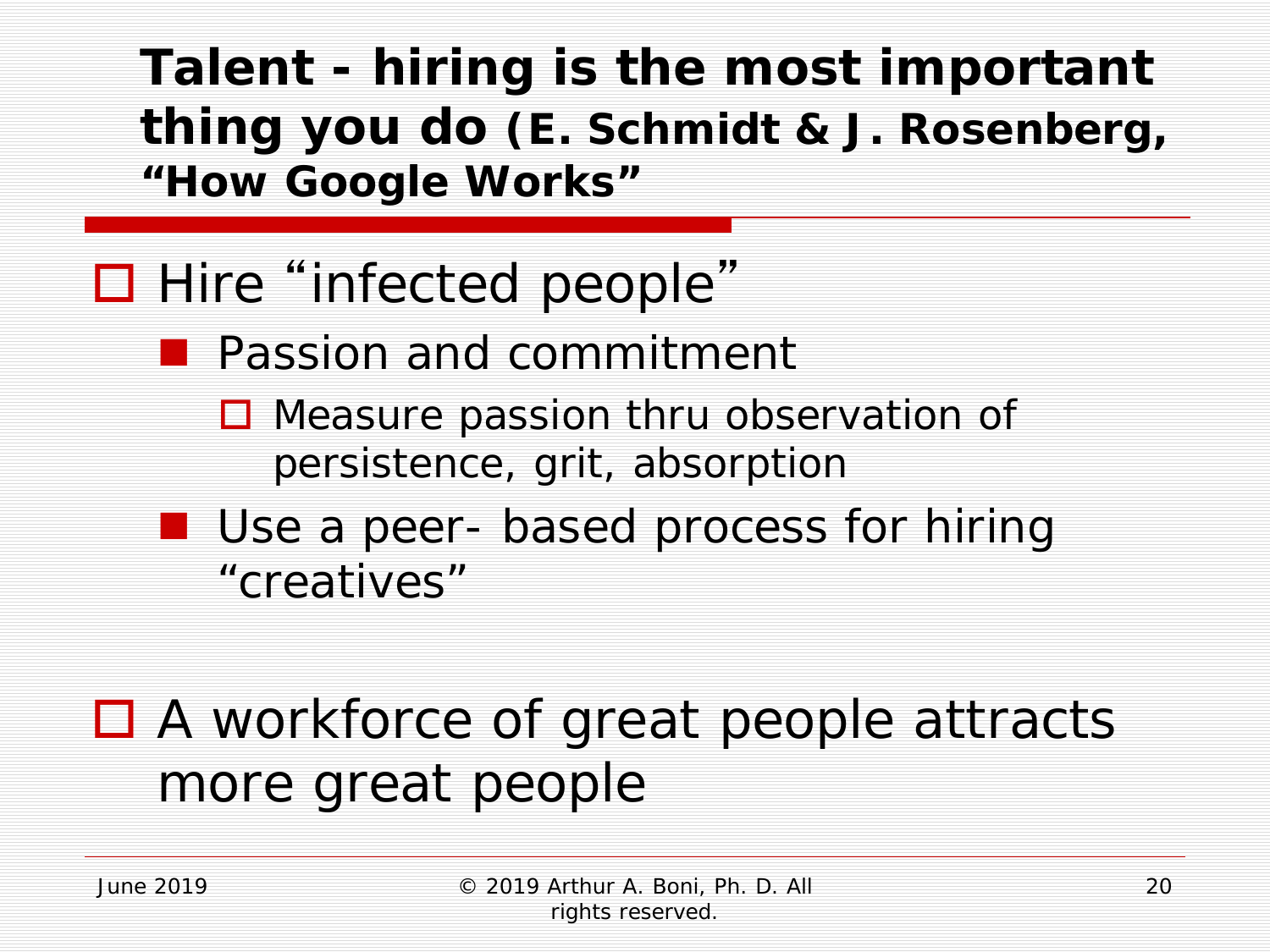# *Motivating Factors Vary*

- $\Box$  Then provide environment where people know that their contributions are valued and rewarded
	- **Norking conditions, interpersonal** relations, compensation,policies, recognition,honest performance evaluation and feedback
	- $\blacksquare$  The challenge of the work itself **Ability to make a difference, change the** world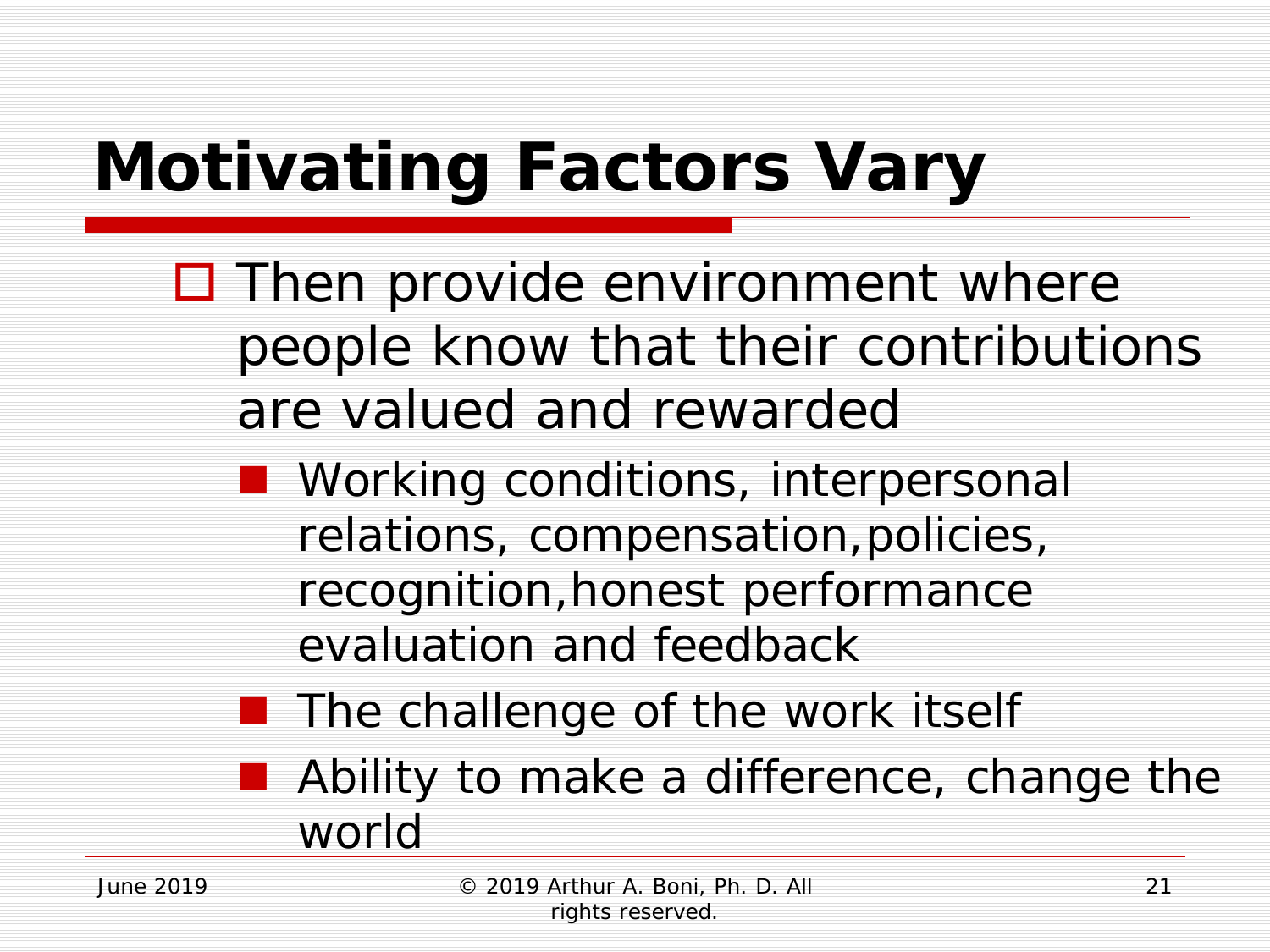#### *Transition to Panel Discussion from "patterns" to practice*

- **□** Three Broad Topics
	- **Building the Team**
	- **Building the Culture**
	- **Leading Change**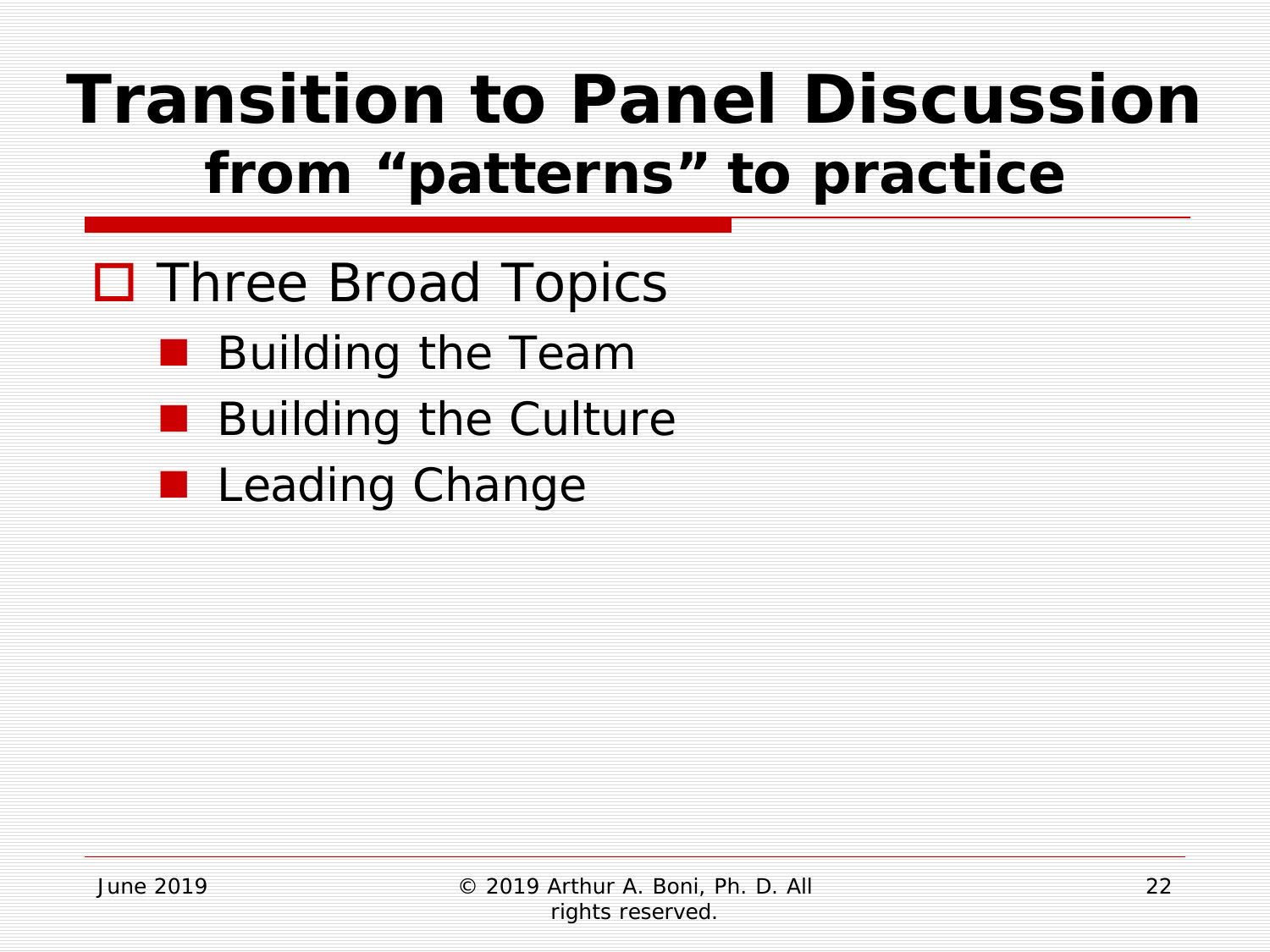# *Building the Team*

 $\Box$  Founders + key team (early stage)

- **Part-time members (university ties and conflicts)**
- **Balancing science and** commercialization
	- **Validating the technology/business** model – product/market fit
- □ Building and working with your BOD, SAB, advisors – building your network
- **□ Compensation & Cap Structure Issues,** Managing Equity
	- Founders, later key hires vesting and option pools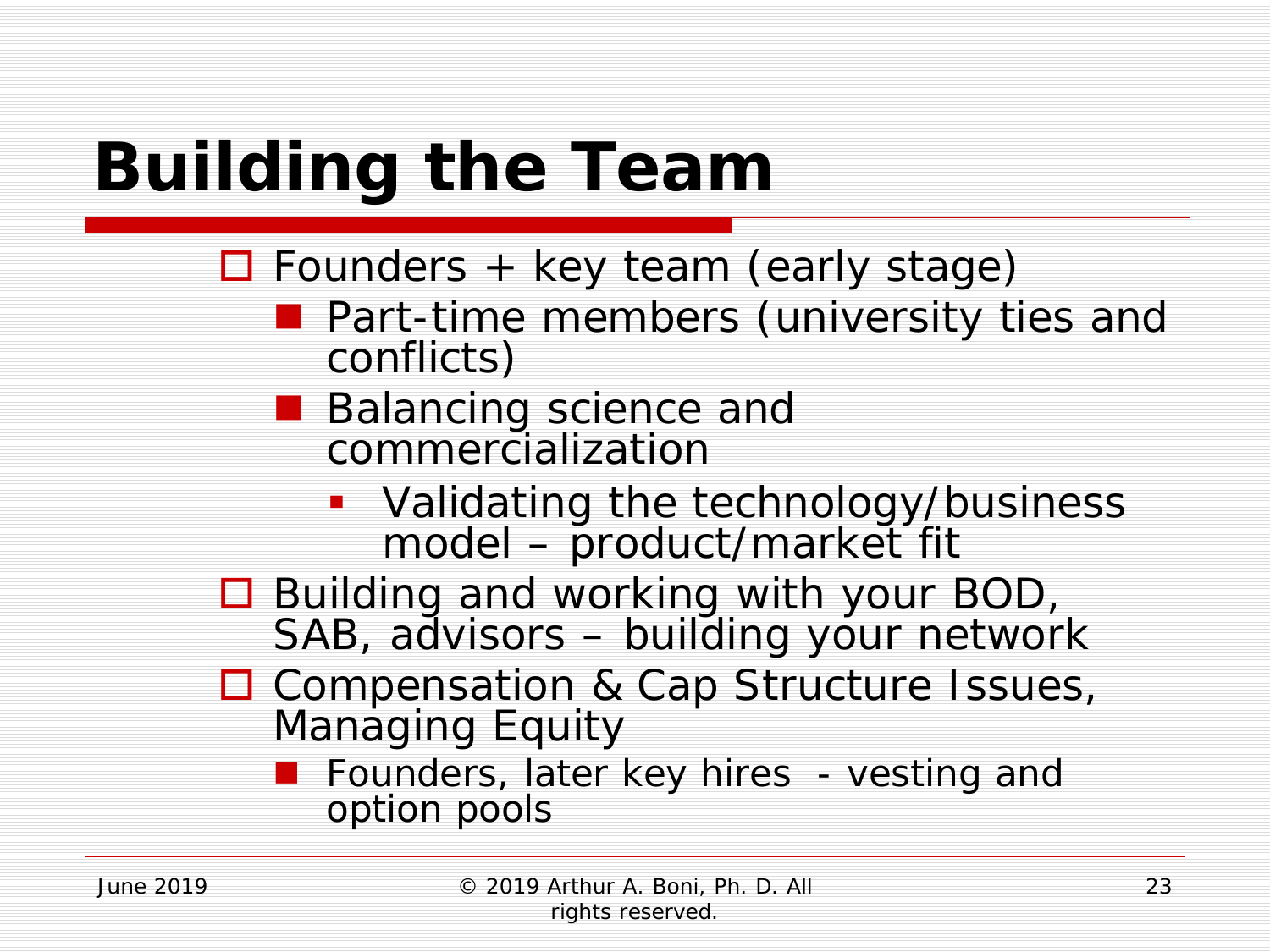### *Building the Culture*

#### **Team dynamics, processes and values**

- Creating and maintaining a productive work environment and company culture that values the mission that matters  $\rightarrow$ skill, will, fit
- **I** Including diversity from day one as a building block of the culture  $\rightarrow$  associative thinking is an important part of the "Innovator's DNA"
- **EXTERD** Extending the network to enhance innovation  $\rightarrow$  embrace openness and inclusion (ideas can come from anywhere)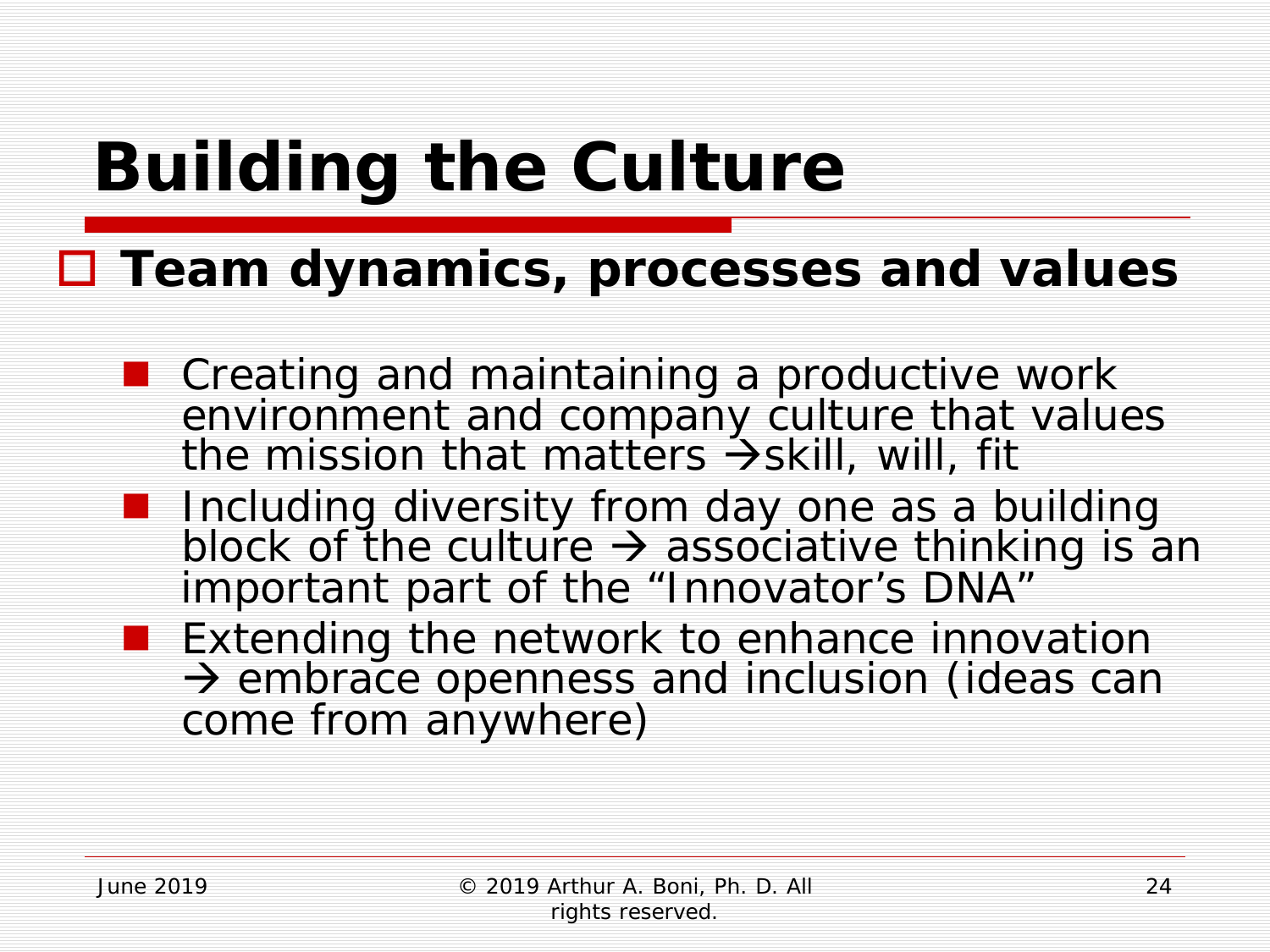# *Leading Change*

#### **Leadership through stages and transitions**

#### Dealing with "Evolution and Revolution"  $\Box$  Growing the team, subtracting from the team

 *"The entrepreneur always searches for change, responds to it and pursues it as an opportunity" – Peter Drucker*